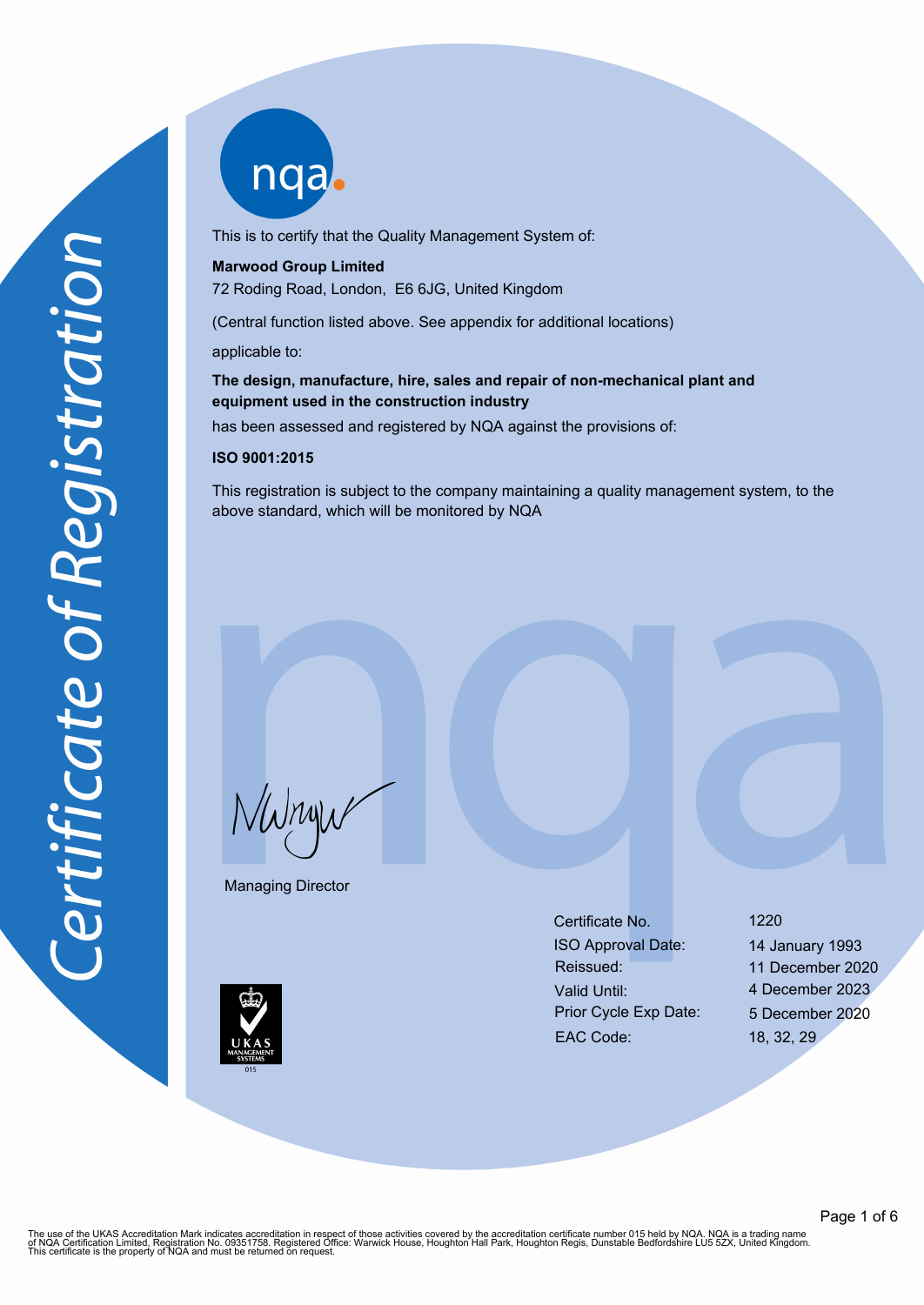Appendix to Certificate Number: 1220

# **Includes Facilities Located at:**

## **Marwood Group Limited**

Certificate No. 1220 72 Roding Road London E6 6JG United Kingdom

## **Marwood Group Limited**

Certificate No. 1220/1 Plymouth Depot 250 Ernesettle Lane Plymouth PL5 2SA United Kingdom

# **Marwood Group Limited**

Certificate No. 1220/2 Cole Road Bristol BS2 0UG United Kingdom

# **Marwood Group Limited**

Certificate No. 1220/3 Colthrop Lane Thatcham Berkshire RG19 4NT United Kingdom

The design, manufacture, hire, sales and repair of non-mechanical plant and equipment used in the construction industry

The hire and sale of non-mechanical plant and equipment for use in the construction industry

The hire and sale of non-mechanical plant and equipment for use in the construction industry

The hire and sale of non-mechanical plant and equipment for use in the construction industry

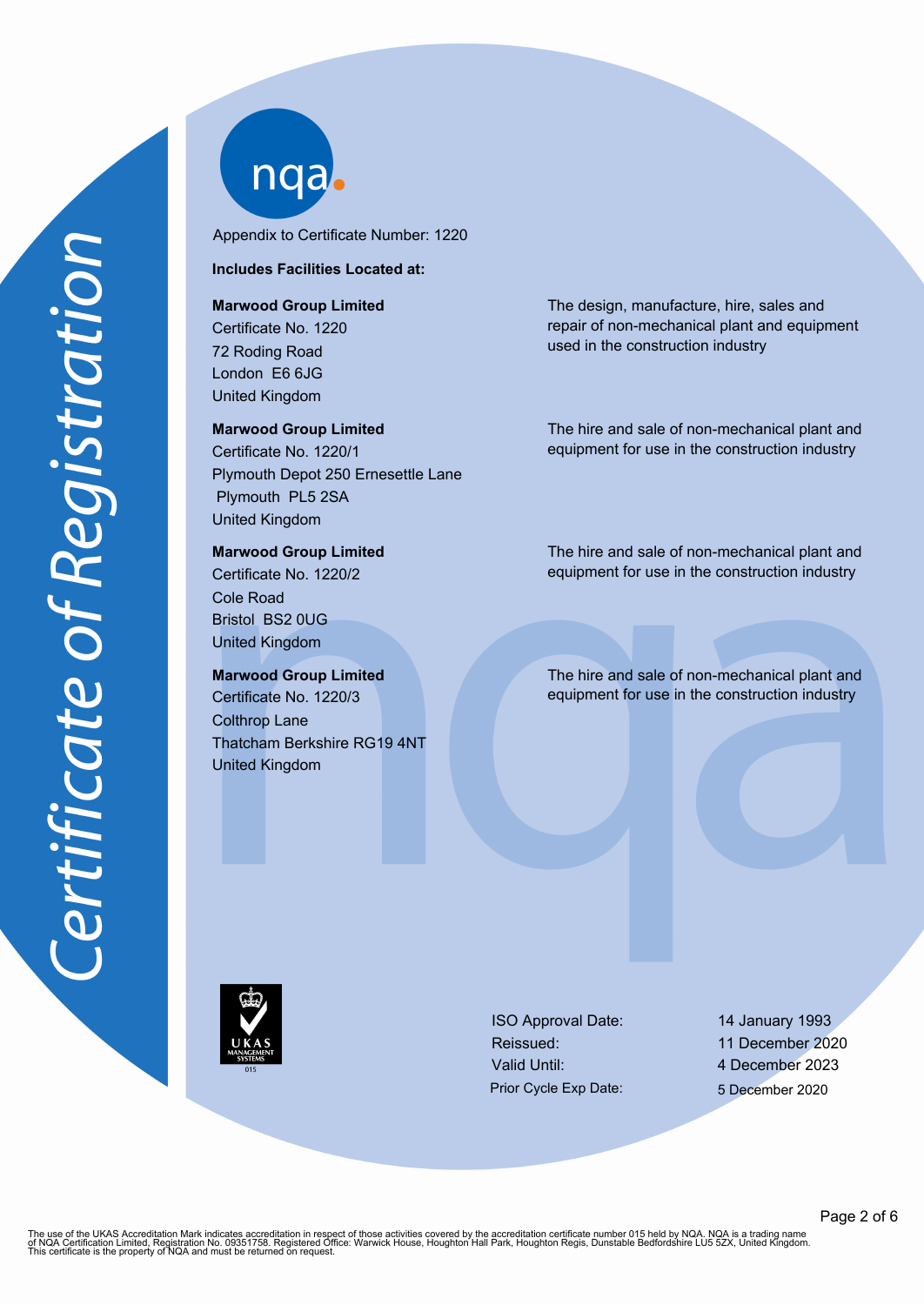Appendix to Certificate Number: 1220

**Includes Facilities Located at:**

### **Marwood Group Limited**

Certificate No. 1220/4 10 Tenax Road Stretford Manchester M17 1BE United Kingdom

### **Marwood Group Limited**

Certificate No. 1220/5 Europalite Milward House Eastfield Side Sutton in Ashfield Nottinghamshire NG17 4JW United Kingdom

# **Marwood Group Limited**

Certificate No. 1220/6 Howley Park Road Morley Leeds LS27 0BN United Kingdom

# **Marwood Group Limited**

Certificate No. 1220/7 Diamond Road Norwich NR6 6AW United Kingdom

The hire and sale of non-mechanical plant and equipment for use in the construction industry

The hire and sale of non-mechanical plant and equipment for use in the construction industry

The hire and sale of non-mechanical plant and equipment for use in the construction industry

The hire and sale of non-mechanical plant and equipment for use in the construction industry

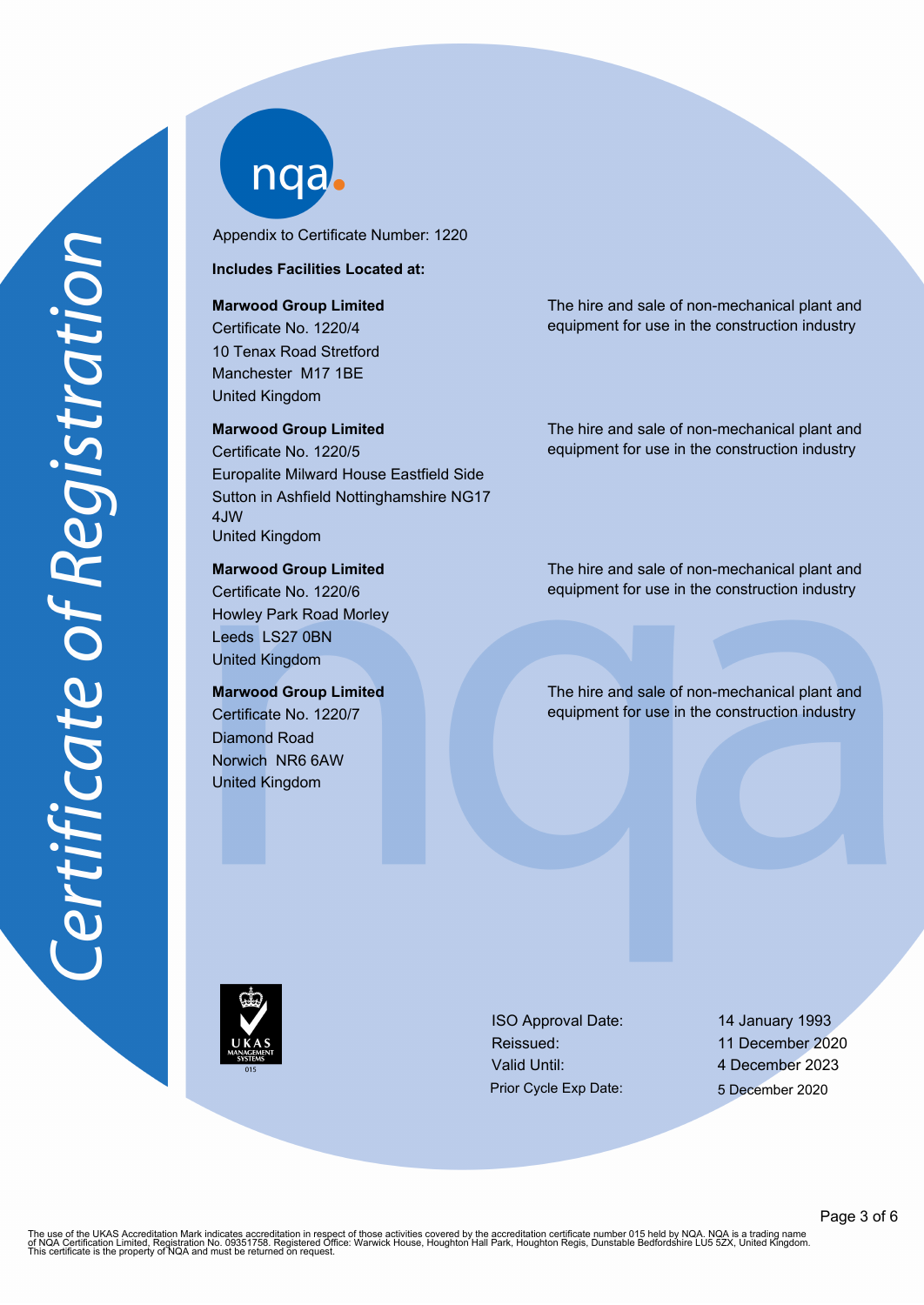

Appendix to Certificate Number: 1220

# **Includes Facilities Located at:**

**Marwood Group Limited**

Certificate No. 1220/8 Crompton Road Ilkeston Derbyshire DE7 4BG United Kingdom

#### **Marwood Group Limited**

Certificate No. 1220/9 Gallions Close Barking Essex IG11 0JD United Kingdom

# **Marwood Group Limited** Certificate No. 1220/10 3 Rennie Road Skippers Lane Industrial **Estate** Middlesbrough Cleveland TS6 6PX United Kingdom

**Marwood Group Limited** Certificate No. 1220/11 Peartree Lane Dudley West Midlands DY2 0QU United Kingdom

The hire and sale of non-mechanical plant and equipment for use in the construction industry

The hire and sale of non-mechanical plant and equipment for use in the construction industry

The hire and sale of non-mechanical plant and equipment for use in the construction industry

The hire and sale of non-mechanical plant and equipment for use in the construction industry

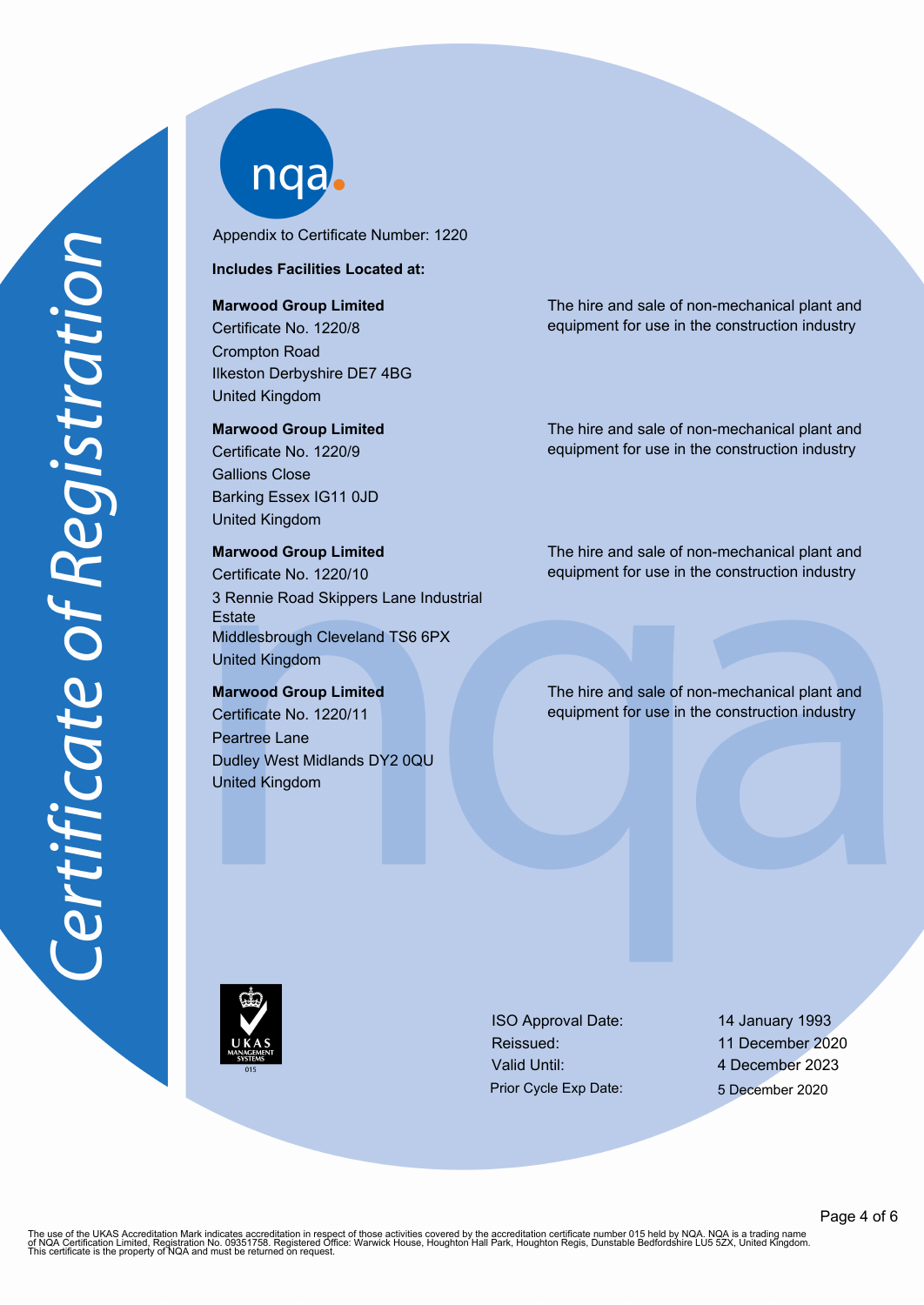Appendix to Certificate Number: 1220

## **Includes Facilities Located at:**

### **Marwood Group Limited**

Certificate No. 1220/12 Standard Way Fareham Hampshire PO16 8XQ United Kingdom

## **Marwood Group Limited**

Certificate No. 1220/13 Litchard Industrial Estate Bridgend Mid Glamorgan CF31 2AL United Kingdom

# **Marwood Group Limited**

Certificate No. 1220/14 Millbrook Close Northampton Northamptonshire NN5 5JF United Kingdom

# **Marwood Group Limited**

Certificate No. 1220/15 Railtec Barnsley 10 Mapplewell Drive Barnsley S75 6GF United Kingdom

The hire and sale of non-mechanical plant and equipment for use in the construction industry

The hire and sale of non-mechanical plant and equipment for use in the construction industry

The hire and sale of non-mechanical plant and equipment for use in the construction industry

The design manufacture, sales and repair of non-mechanical plant and equipment used in the construction industry